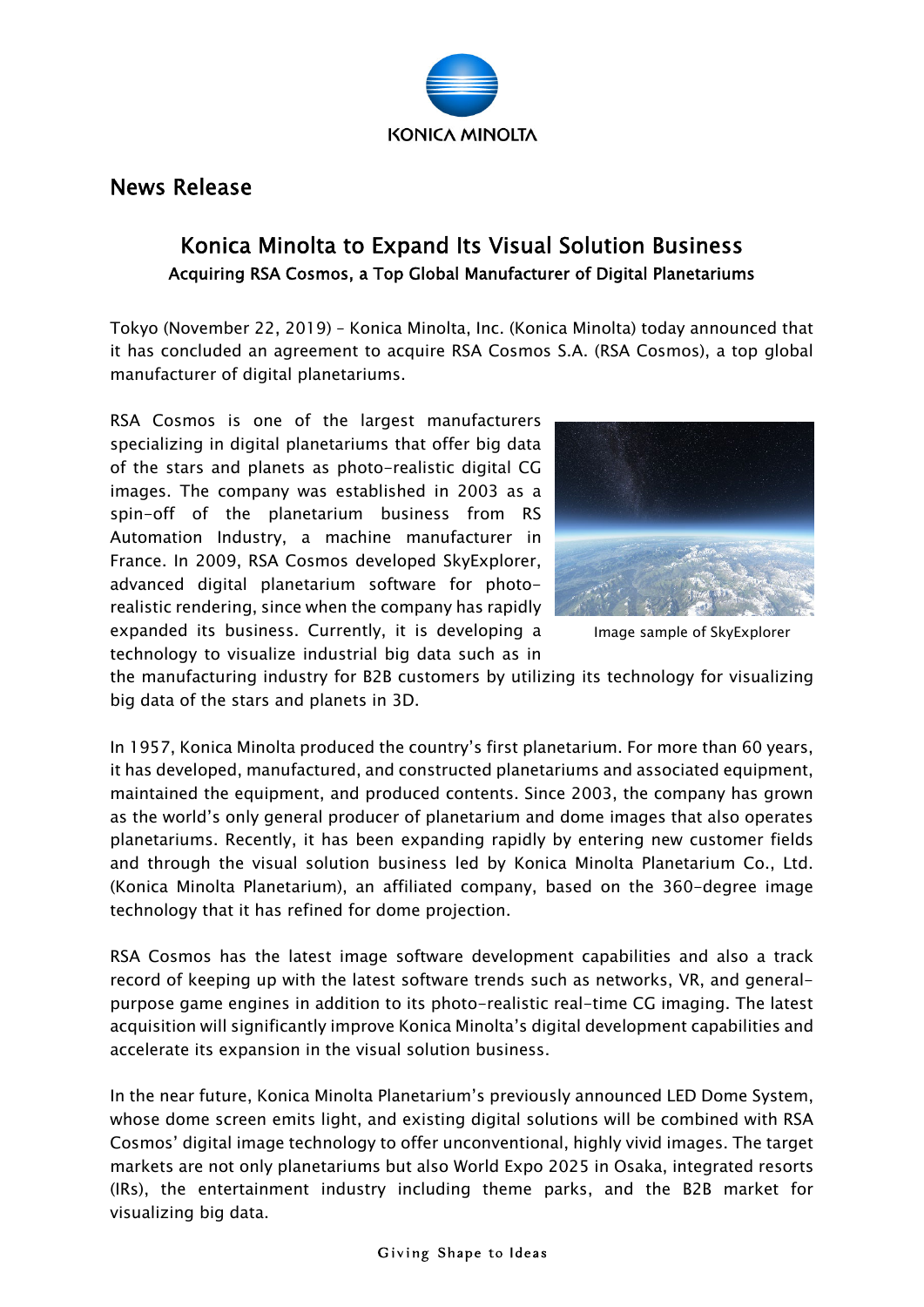Recently, the global planetarium industry outside of Japan has been shifting rapidly from optical projectors to digital systems, and the digital planetarium market has been expanding. RSA Cosmos has long delivered its products in Europe in line with this digital shift, and also has a strong sales force in South America and Asia. Thus, RSA Cosmos is the ideal partner that perfectly complements the operations of Konica Minolta Planetarium, which is strong in Japan.



Graphical User Interface of Media Globe Σ SE

Today, Konica Minolta Planetarium has released Media Globe Σ SE, a new digital planetarium solution, for the Japanese market through joint development with RSA Cosmos. The product will be introduced to the following facilities.

Adachi Children Future Creation Hall (November 2019) TSUKUBA EXPO CENTER (January 2020) Kushiro Children's Museum Kodomo Yugakukan (March 2020) Toyokawa GEOSPACE Museum (March 2020)



## Overview of RSA Cosmos

| Company name        | RSA Cosmos S.A.                                                                         |
|---------------------|-----------------------------------------------------------------------------------------|
| Founded             | 2003                                                                                    |
| <b>Headquarters</b> | Sorbiers, France                                                                        |
| <b>Directors</b>    | Benjamin Cabut, Nicolas Boyer                                                           |
| <b>Businesses</b>   | Development and sales of digital planetarium software<br>Planetarium system integration |

## Media Globe Σ SE

Media Globe Σ SE is a new digital planetarium solution that has been jointly developed for the Japanese market based on SkyExplorer, a digital planetarium software product of RSA Cosmos. It is the first product that takes full advantage of the synergies of the two companies.

Media Globe Σ SE features a galactic model that contains more than 159 billion stars, 40,000 open clusters, and 41,000 gas clouds, which are called HII regions and are where stars are born. The positions of all these are recorded in a 3D database. The product also has data for reproducing the positional relationships of celestial bodies not only at present but also during both the past and the next one million years, making it possible to reproduce the vast, eternal universe.